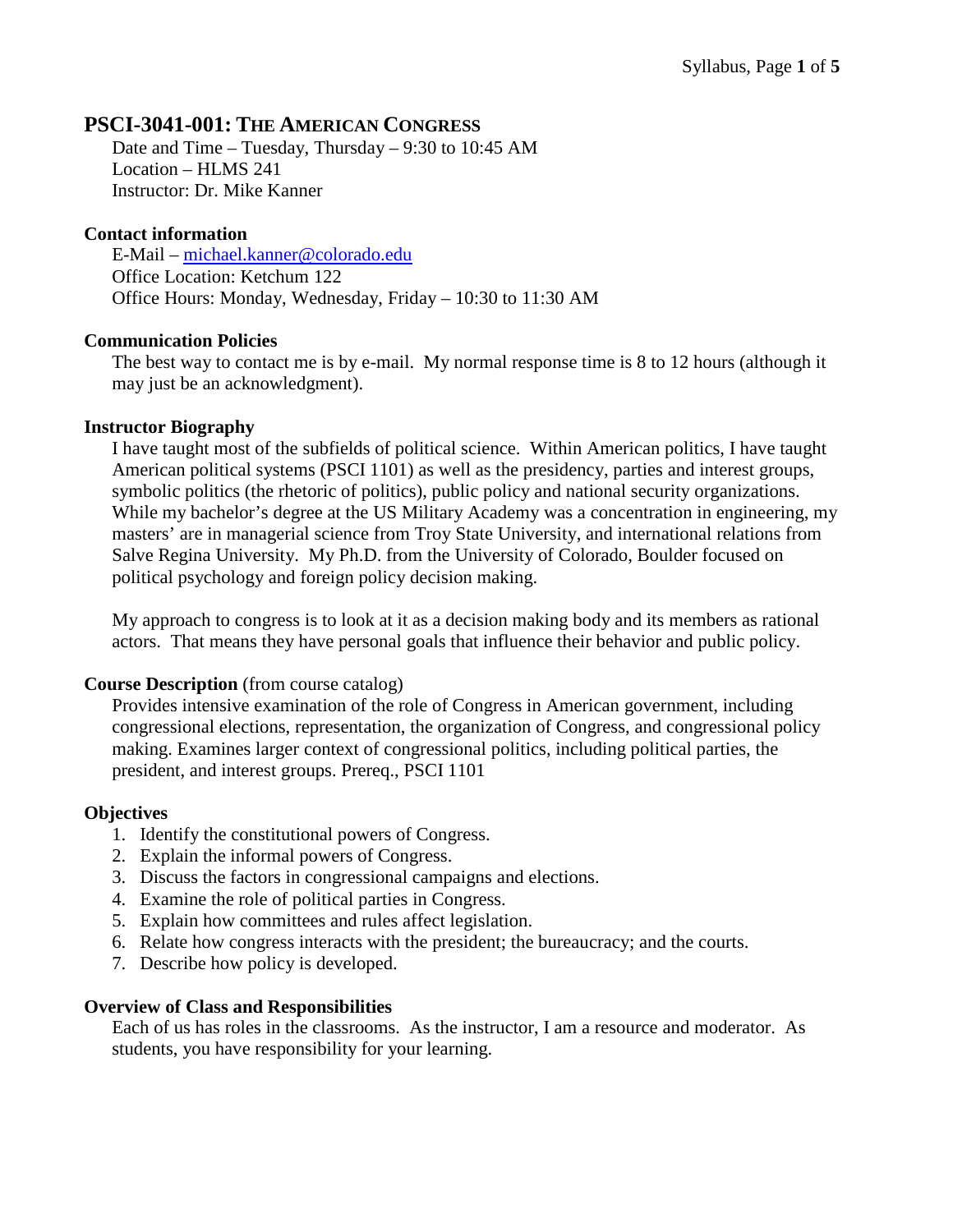## **Instructor**

I will be on time and prepared to lead the class. A normal class will start with an introduction of the subject. This is not a lecture and will highlight key aspects of that day's readings along with asking the class for comments about these points. Class will usually end with a discussion period on a question raised by the reading (e.g., What do you see as the proper role of Congress in security policy?).

# Student

Your first responsibility is to show up to class and to be on time. Readings are only part of the class. I also consider lateness is a sign of disrespect to the other students.

Second, do the readings in advance of attendance. Class is based on discussions, so being uninformed will decrease everybody's learning experience. You should analyze each reading for these elements.

- 1. Identify the assumptions that frame the argument.
- 2. Examine the accuracy and validity of these assumptions.
- 3. Analyze how these assumptions result in different perspectives about the world.
- 4. Compare the different policies that may come from the different assumptions.

Finally, keep up with the news. It is always an interesting time to study politics. We will be using current events to illustrate and apply what we learn in class.

# **Required Texts**

There are two texts required for this class:

Davidson, Roger H.; Walter J. Oleszek, Francis E. Lee and Eric Schickler. 2016. *Congress and Its Members, 15th Edition.* Washington, D.C. Sage/CQ Press.

Dodd, Lawrence C. and Bruce I Oppenheimer. 2016. *Congress Reconsidered, 11th Edition*. Washington, D.C. Sage/CQ Press.

# **Grading**

Final grades are based on a 100-point scale.

| $\mathbf{A}$ | 94-100 | $B+$  | 87-89 | $C+$        | 77-79 | $\mathbf{D}+$ | 67-69     | $0 - 59$ |
|--------------|--------|-------|-------|-------------|-------|---------------|-----------|----------|
| $A-$         | 90-93  | B     | 83-86 | $\mathbf C$ | 73-76 | D             | 63-66     |          |
|              |        | $B -$ | 80-82 | $C$ -       | 70-72 | $\mathbf{D}$  | $60 - 62$ |          |

Your final grade will be a function of the points you achieve. Points are allocated on the following basis.

| Exam 1 (4 out of 6 questions) | 20 points  |
|-------------------------------|------------|
| Exam 2 (6 out of 8 questions) | 30 points  |
| Final (8 out of 10 questions) | 40 points  |
| Attendance                    | 10 points  |
| Total                         | 100 points |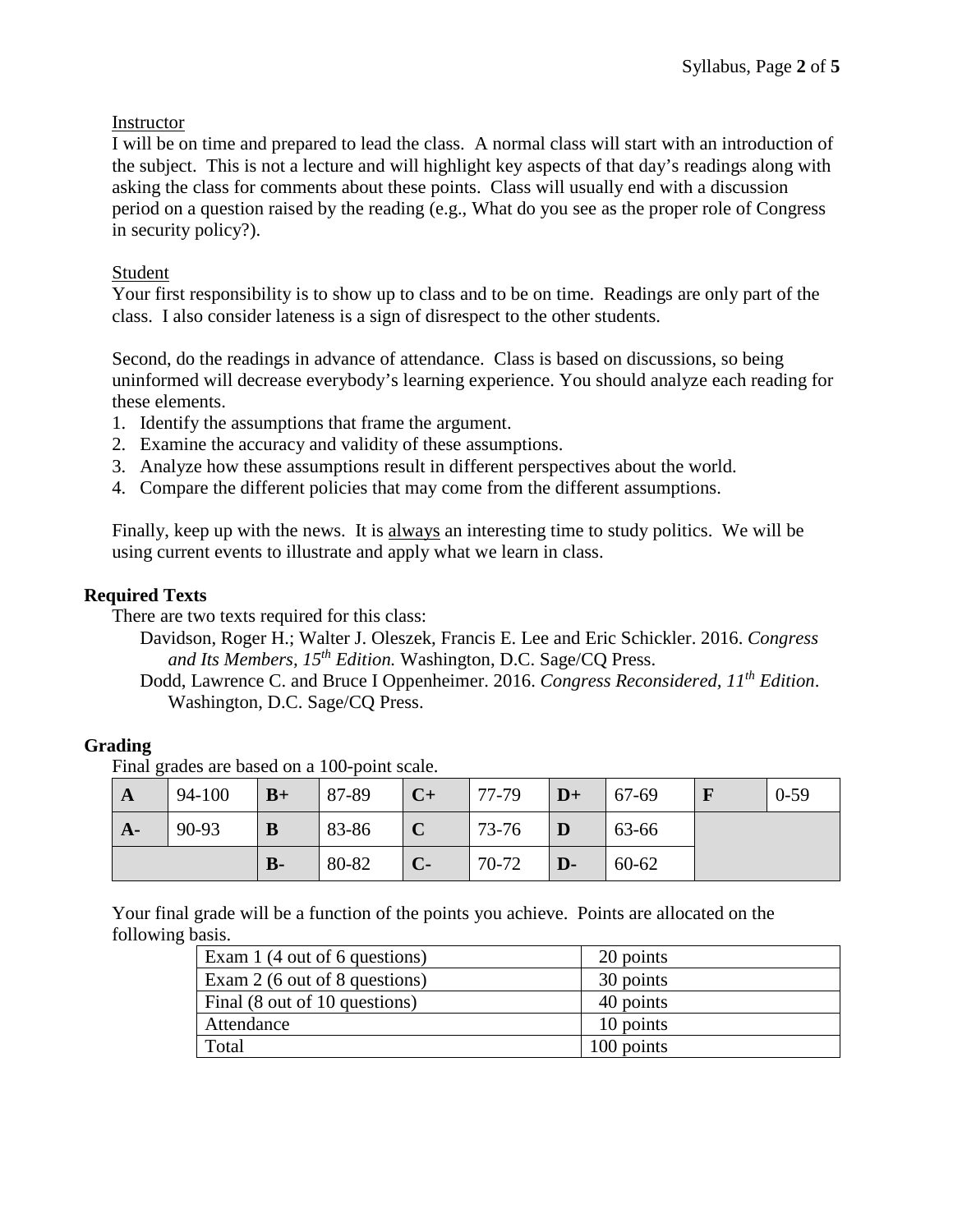Exams. All the exams are in-class and have the same format of questions requiring short paragraph answers. Each question will be worth five (5) points. Review sheets for the exams will be published 1-2 weeks in advance of the exam.

Attendance. Ten percent of winning is just showing up. Or in this case, ten percent of your grade is based on being in class and ready to participate. Absences will only be excused based on illness, incarceration, religious observation, work or ROTC commitments; or family emergencies. Documentation for the absence may be requested.

| <b>August</b>                                            |                                                     |  |  |  |  |  |
|----------------------------------------------------------|-----------------------------------------------------|--|--|--|--|--|
| $29 - Syllabus$                                          | $31 - CM$ , Ch. 1                                   |  |  |  |  |  |
| September                                                |                                                     |  |  |  |  |  |
| $5 - CM$ , Ch. 3                                         | $7 - CM$ , Ch. 4                                    |  |  |  |  |  |
| 12 - Dodd, Ch. 3                                         | 14 - Dodd, Ch. 4                                    |  |  |  |  |  |
| $19 - CM$ , Ch. 5                                        | $21 - Dodd$ , Ch. 5                                 |  |  |  |  |  |
| $26 - Exam$                                              | $28 - Dodd$ , Ch. 1                                 |  |  |  |  |  |
| <b>October</b>                                           |                                                     |  |  |  |  |  |
| 3-Dodd, Ch. 11                                           | $5 - CM$ , Ch. 6                                    |  |  |  |  |  |
| $10 - Dodd$ , Ch. 7                                      | $12 - Dodd$ , Ch. 2                                 |  |  |  |  |  |
| $17 - CM$ , Ch. 7                                        | $19 - CM$ , Ch. 8                                   |  |  |  |  |  |
| 24 - Dodd, Ch. 13                                        | $26 - CM$ , Ch. 9                                   |  |  |  |  |  |
| 31 - Dodd, Ch. 9                                         |                                                     |  |  |  |  |  |
| November                                                 |                                                     |  |  |  |  |  |
|                                                          | $2 - Exam$                                          |  |  |  |  |  |
| $7 - CM$ , Ch. 10                                        | 9 - Dodd, Ch. 15                                    |  |  |  |  |  |
| $14 - CM$ , Ch. 11                                       | $16 - CM$ , Ch. 12                                  |  |  |  |  |  |
| $21 - Fall Break$                                        | $23 - Thanksgiving$                                 |  |  |  |  |  |
| 28 - Dodd, Ch. 16                                        | $30 - CM$ , Ch. 13                                  |  |  |  |  |  |
| December                                                 |                                                     |  |  |  |  |  |
| $5 - CM$ , Ch. 14                                        | 7 – Dodd, Ch. 12                                    |  |  |  |  |  |
| $12 - CM$ , Ch. 15                                       | 14 - Dodd, Ch. 18                                   |  |  |  |  |  |
| Final Exam-TBD                                           |                                                     |  |  |  |  |  |
| CM                                                       | Congress and Its Members, 15 <sup>th</sup> Edition. |  |  |  |  |  |
| Congress Reconsidered, 11 <sup>th</sup> Edition.<br>Dodd |                                                     |  |  |  |  |  |

### **Class Schedule**

# **Policies** (as established by the Vice Provost for Undergraduate Education)

## Accommodation for Disabilities

If you qualify for accommodations because of a disability, please submit to your professor a letter from Disability Services in a timely manner (for exam accommodations provide your letter at least one week prior to the exam) so that your needs can be addressed. Disability Services determines accommodations based on documented disabilities. Contact Disability Services at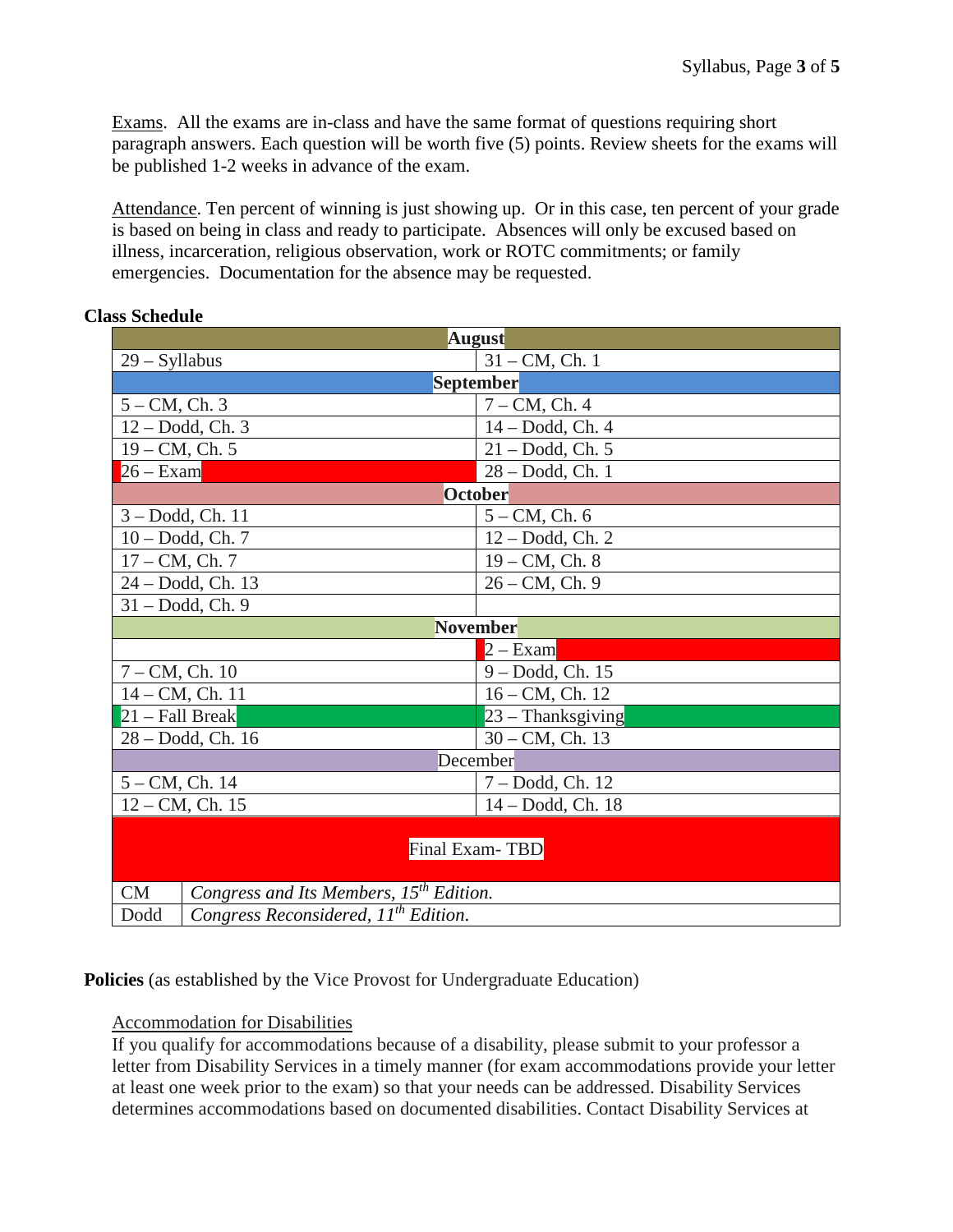303-492-8671 or by email at [dsinfo@colorado.edu.](mailto:dsinfo@colorado.edu?subject=Recommended%20Syllabus%20Statement) If you have a temporary medical condition or injury, see [Temporary Injuries guidelines](http://click.communications.cu.edu/?qs=c02f92182b03a08e51aee081b09346a979a0f93464d4cf61d77f7b5a7fa333ef2234d51ba98b3198) under the Quick Links at the [Disability Services](http://click.communications.cu.edu/?qs=c02f92182b03a08e62ce0b227450e4741e3411c0646e2364dfae57ff5d40cfe6f37d403da15df21d)  [website](http://click.communications.cu.edu/?qs=c02f92182b03a08e62ce0b227450e4741e3411c0646e2364dfae57ff5d40cfe6f37d403da15df21d) and discuss your needs with your professor.

### Religious Holidays

Campus policy regarding religious observances requires that faculty make every effort to deal reasonably and fairly with all students who, because of religious obligations, have conflicts with scheduled exams, assignments or required attendance. In this class, (insert your procedures here).

See the [campus policy regarding religious observances](http://click.communications.cu.edu/?qs=c02f92182b03a08e370c6117e6b3fb10322b20f0125a9c416e9bb3636f62d01d2768fc6eb68b9519) for full details.

## Classroom Behavior

Students and faculty each have responsibility for maintaining an appropriate learning environment. Those who fail to adhere to such behavioral standards may be subject to discipline. Professional courtesy and sensitivity are especially important with respect to individuals and topics dealing with differences of race, color, culture, religion, creed, politics, veteran's status, sexual orientation, gender, gender identity and gender expression, age, disability, and nationalities. Class rosters are provided to the instructor with the student's legal name. I will gladly honor your request to address you by an alternate name or gender pronoun. Please advise me of this preference early in the semester so that I may make appropriate changes to my records. For more information, see the policies on classroom behavior and the student code.

### Sexual Misconduct, Discrimination, Harassment and/or Related Retaliation

The University of Colorado Boulder (CU Boulder) is committed to maintaining a positive learning, working, and living environment. CU Boulder will not tolerate acts of sexual misconduct, discrimination, harassment or related retaliation against or by any employee or student. CU's Sexual Misconduct Policy prohibits sexual assault, sexual exploitation, sexual harassment, intimate partner abuse (dating or domestic violence), stalking or related retaliation. CU Boulder's Discrimination and Harassment Policy prohibits discrimination, harassment or related retaliation based on race, color, national origin, sex, pregnancy, age, disability, creed, religion, sexual orientation, gender identity, gender expression, veteran status, political affiliation or political philosophy. Individuals who believe they have been subject to misconduct under either policy should contact the Office of Institutional Equity and Compliance (OIEC) at 303- 492-2127. Information about the OIEC, the above referenced policies, and the campus resources available to assist individuals regarding sexual misconduct, discrimination, harassment or related retaliation can be found at the [OIEC website.](http://click.communications.cu.edu/?qs=c02f92182b03a08e1415127e03dbb174e78a5ccde5001ae94661b5059d58d253dcde9d01b8850198)

## Honor Code

All students enrolled in a University of Colorado Boulder course are responsible for knowing and adhering to the [academic integrity policy](http://click.communications.cu.edu/?qs=c02f92182b03a08e2c3cd83edc843700bed7c5987ca5d62492cfeb488c0ebd2c2f23e9b7cf14dd44) of the institution. Violations of the policy may include: plagiarism, cheating, fabrication, lying, bribery, threat, unauthorized access, clicker fraud, resubmission, and aiding academic dishonesty. All incidents of academic misconduct will be reported to the Honor Code Council [\(honor@colorado.edu;](mailto:honor@colorado.edu?subject=Incident%20of%20Academic%20Misconduct) 303-735-2273). Students who are found responsible for violating the academic integrity policy will be subject to nonacademic sanctions from the Honor Code Council as well as academic sanctions from the faculty member.